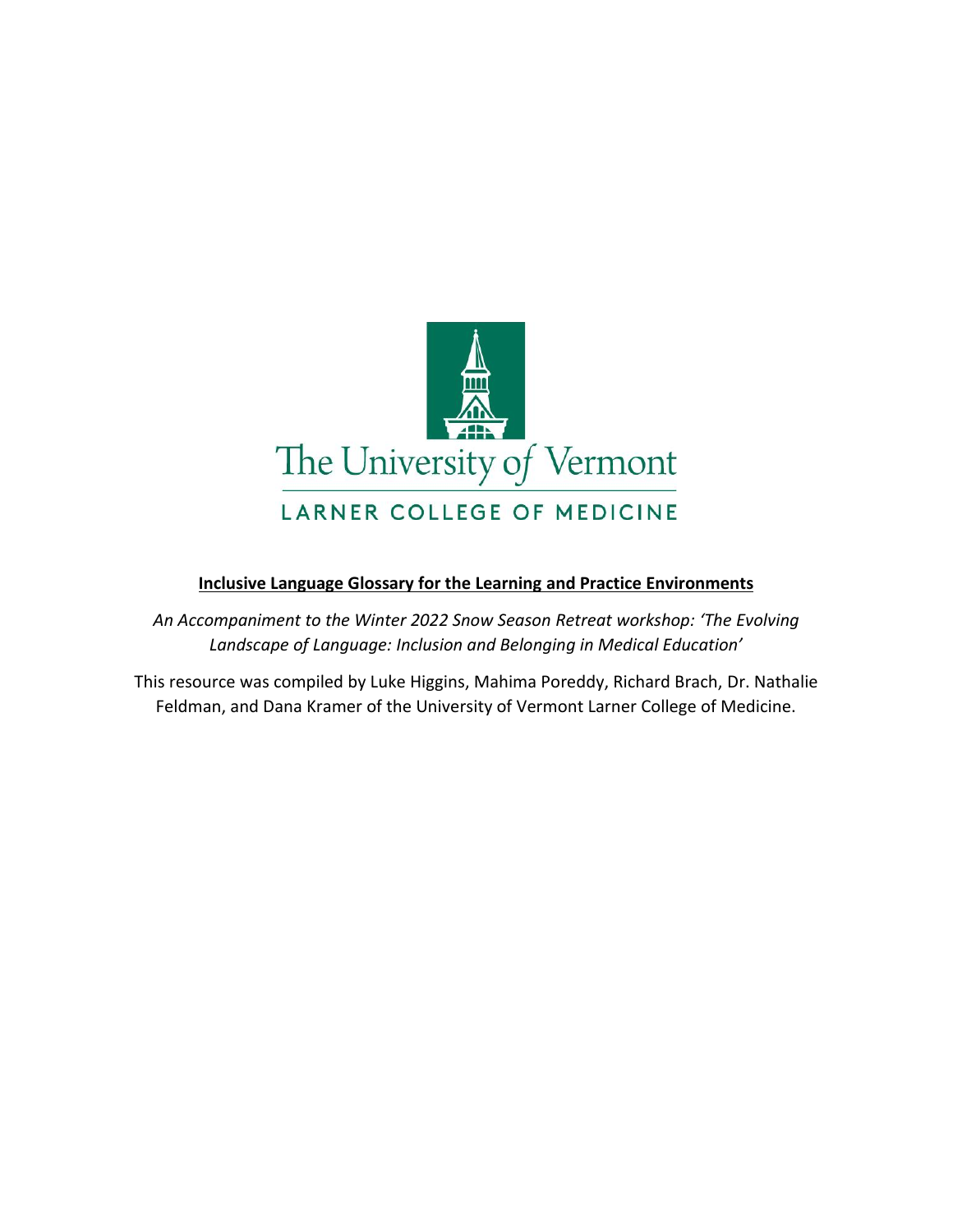# **Table of contents:**

| I.                                       | Pg. 3  |
|------------------------------------------|--------|
| Ⅱ.                                       | Pg. 3  |
| Intent and impact                        |        |
| Restorative Justice                      |        |
| Person-First Language                    |        |
| Identity-First Language                  |        |
| Anatomy-Based Language                   |        |
| Mirroring Language                       |        |
| III. Describing Individuals and Identity | Pg. 7  |
| Diagnosis and Ability                    |        |
| Gender                                   |        |
| Sexuality                                |        |
| <b>Other Identity-based Terms</b>        |        |
| IV. Clinical Vocabulary / Terms          | Pg. 15 |
| V. Medical Education Vocabulary / Terms  | Pg. 16 |
|                                          | Pg. 17 |
| VII. Additional Resources                | Pg. 18 |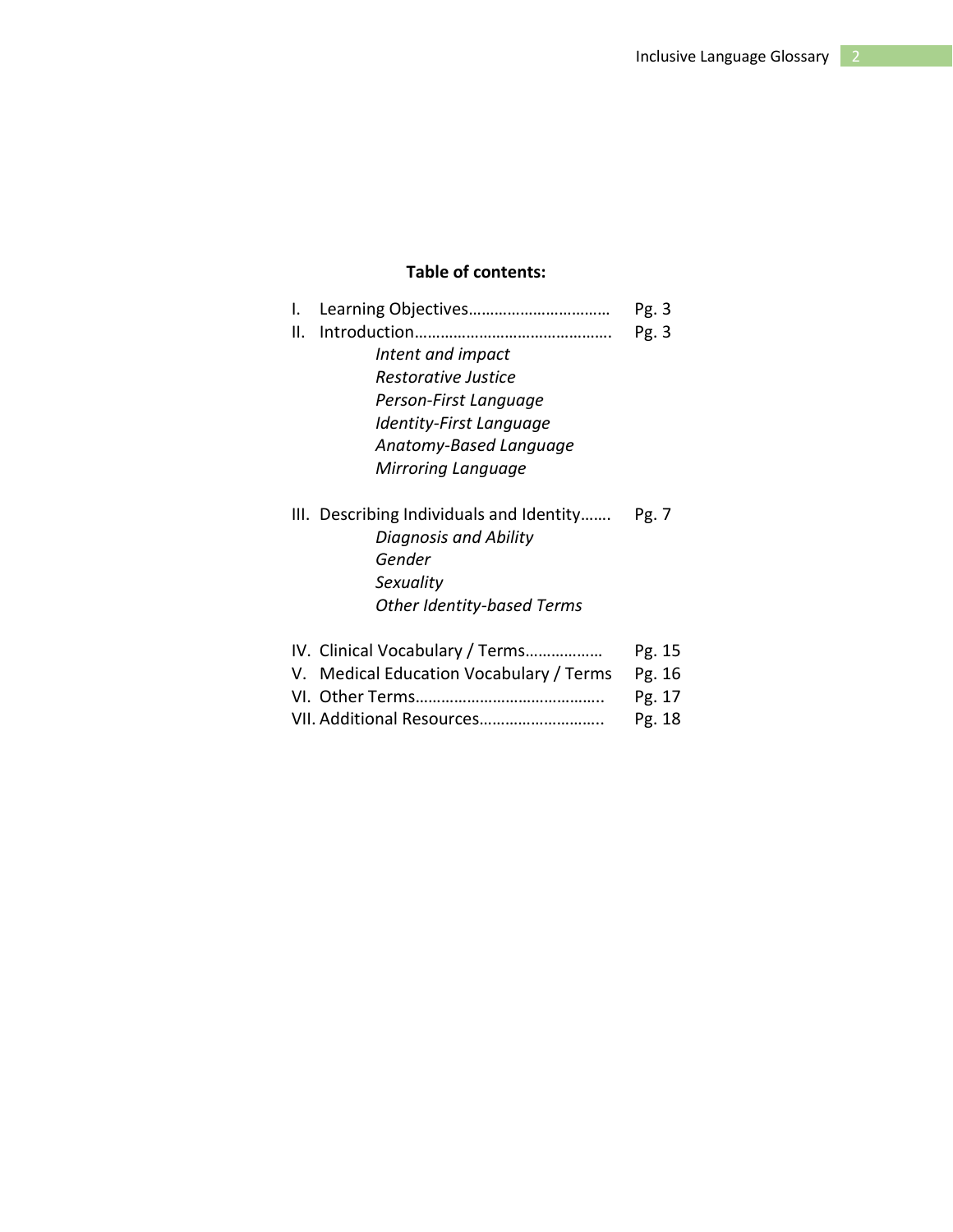## **I. Learning Objectives:**

After reviewing this glossary, readers should be able to:

- Define intent and impact and relate each term to the restorative justice framework.
- Recognize common examples of non-inclusive language in the learning and practice environments and explain why each example is not considered inclusive.
- Describe and demonstrate person-first, identity-first, and anatomy-based language in educational and clinical contexts.

# **II. Introduction:**

Language is both complex and dynamic, and conceptual approaches to language are nuanced. With increasing awareness of the importance of diversity, equity, and inclusion across all facets of medical education, supporting language practices that are inclusive and reflect the diversity of our communities is an important aspect of individual and institutional efforts. Language has received increased attention nationally, including the development and publication of the resource ['Advancing Health Equity: a Guide to Language, Narrative, and Concepts'](https://www.ama-assn.org/system/files/ama-aamc-equity-guide.pdf) by the American Medical Association (AMA) and the Association of American Medical Colleges (AAMC).

Language is also an important part of our engagement with one another as teams in the learning environment. Study of leaders' language demonstrates increased team engagement across a hierarchy when leaders utilize inclusive phrases.<sup>1</sup>

In this guide, we present a resource that both provides examples of language that is not considered inclusive and contextualizes and examines these examples in broader conceptual frameworks. We provide suggestions to use in place of these phrases. This guide is not intended to be comprehensive, and language may continue to evolve after its completion. We aim to be practical, succinct, and provide consensus-driven guidance.

#### *Intent and Impact*

Intent and impact are important concepts in approaching inclusive language. Despite the best intentions, sometimes the language we use has a negative impact on another individual, including discussions of a third party with whom one identifies. These intent-impact gaps are difficult to navigate for both parties and can be detrimental to the learning and practice environments. Impact is often given more weight than intent when addressing harm, including AAMC metrics that are student-reported and focused on the impact on learners.<sup>2</sup>

 $1$  Weiss M, Kolbe M, Grote G, Spahn DR, Grande B. We can do it! Inclusive leader language promotes voice behavior in multi-professional teams. *The Leadership Quarterly*. 2018;29(3):389-402.

<sup>&</sup>lt;sup>2</sup> Mavis B, Sousa A, Lipscomb W, Rappley MD. Learning about medical student mistreatment from responses to the medical school graduation questionnaire. *Acad Med*. 2014;89(5):705-711. doi:10.1097/ACM.0000000000000199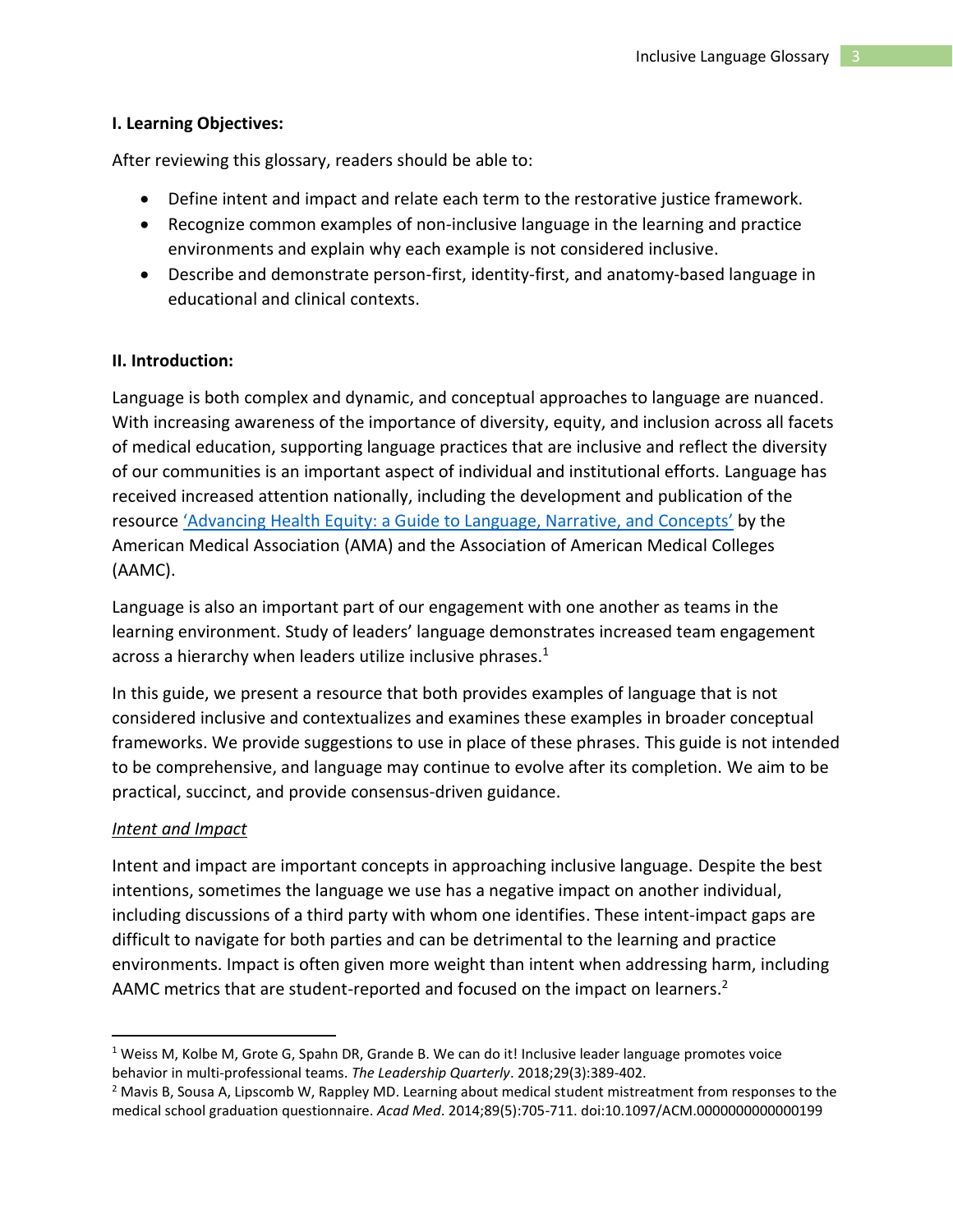Microaggressions, which are often subtle and unintentional, are also defined by impact and are an important focus of work to improve language inclusivity in medical education and clinical practice. 3,4

Intent-impact gaps are frequently driven by differences in identity and lived experience. The words we use are interpreted by the recipient in the context of the 'Narrative Ecosystem,' as demonstrated in the following figure:5,6



For example, "pimping," a common phrase in medical education, is used to describe Socratic teaching methods but also carries narratives of intent to shame and humiliate, and deep narratives of imposter syndrome, capability, belonging, and fairness in the medical hierarchy.<sup>7</sup>

Pursuing awareness of deep narratives is imperative for recognizing injustice and developing cultural humility. However, translating this awareness into the language we use requires intentionality and practice with reproducible and methodical frameworks. While we include some information on deep narrative in our glossary of terms, we will first introduce several

<sup>&</sup>lt;sup>3</sup> Young K, Punnett A, Suleman S. A Little Hurts a Lot: Exploring the Impact of Microaggressions in Pediatric Medical Education. *Pediatrics*. 2020;146(1):e20201636. doi:10.1542/peds.2020-1636

<sup>4</sup> Sue DW, Capodilupo CM, Torino GC, et al. Racial microaggressions in everyday life: implications for clinical practice. *Am Psychol*. 2007;62(4):271-286. doi:10.1037/0003-066X.62.4.271

<sup>5</sup> Advancing Health Equity: Guide to Language, Narrative and Concepts. https://www.ama-

assn.org/system/files/ama-aamc-equity-guide.pdf. Published 2021. Accessed January 3, 2022.

<sup>&</sup>lt;sup>6</sup> Race Forward. Guide to Counter-Narrating the Attacks on Critical Race Theory.

https://www.raceforward.org/practice/tools/ bannedwords/guide-counter-narrating-attacks-critical-race-theory. Published 2021. Accessed January 3, 2022.

<sup>7</sup> Kost A, Chen FM. Socrates Was Not a Pimp. *Acad Med*. 2015; 90 (1): 20-24. doi: 10.1097/ACM.0000000000000446.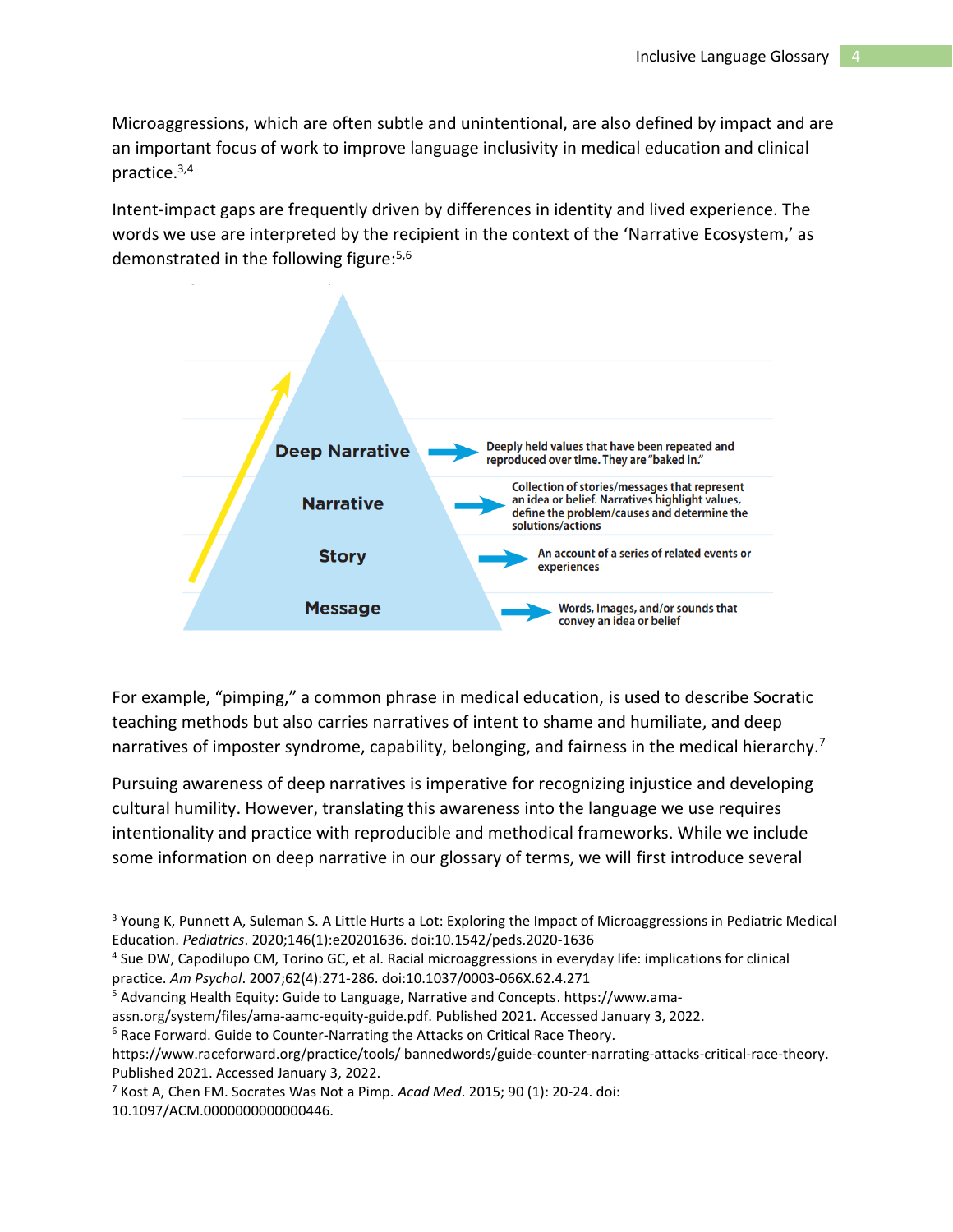concepts and frameworks that will provide a 'toolkit' for transforming awareness of deep narratives into navigating and using inclusive language.

#### *Restorative Justice*

Restorative justice, a framework that has been proposed for addressing mistreatment in the medical education learning environment, focuses on building accountability and responsibility for gaps in intent and impact through efforts aimed at directly addressing and repairing harm to individuals or groups and mitigating the possibility of repeated instances of negative impact.<sup>8</sup> The application of restorative justice extends beyond formalized processes and can be integrated into navigating individual instances of a gap in intent and impact. We suggest utilizing this framework when addressing intent-impact gaps to promote understanding, humility, and accountability in the learning environment.

#### *Person-First Language*

Person-first language is a framework designed to simultaneously add humanization and precision to language practices. It avoids defining a person by a single attribute, diagnosis, or identity. While this is a common framework that is mandated in many academic publications, and much has been accomplished since the framework was developed by the disability community in 1974, person-first language is not the norm in the clinical setting.<sup>9</sup>

The framework is simple and formulaic: "the person" or "the persons" is placed first and then any descriptors second. For example, rather than saying "the diabetic" one may say "the person with diabetes." We include many examples of person-first language in our guide and annotate examples of person-first language in the 'additional notes' column of our glossaries.

Most of the terms we include can be addressed through the implementation of person-first language, and after completing your review of this glossary, we expect you will be familiar with and able to apply this framework to everyday language practices. Many resources document specific applications of person-first language and may be of interest for further reading.<sup>10,11,12,13</sup>

<sup>8</sup> Acosta D, Karp DR. Restorative Justice as the Rx for Mistreatment in Academic Medicine: Applications to Consider for Learners, Faculty, and Staff. Acad Med. 2018;93(3):354-356. doi:10.1097/ACM.0000000000002037, 10.1097/ACM.0000000000002037

<sup>9</sup> Crocker AF, Smith SN. Person-first language: Are we practicing what we preach? Journal of Multidisciplinary Healthcare. 2019;12:125-129.

<sup>&</sup>lt;sup>10</sup> Bedell P, So M, Morse D, Kinner S, Ferguson W, Spaulding A. Corrections for Academic Medicine: The Importance of Using Person-First Language for Individuals Who Have Experienced Incarceration. Academic Medicine. 2019; 94 (2): 172-175. doi: 10.1097/ACM.0000000000002501.

<sup>&</sup>lt;sup>11</sup> Granello DH, Gorby SR. It's Time for Counselors to Modify Our Language: It Matters When We Call Our Clients Schizophrenics Versus People With Schizophrenia. Journal of Counseling & Development, 2021;99(4):452-461. https://doi.org/10.1002/jcad.12397

<sup>&</sup>lt;sup>12</sup> Jensen ME, Pease EA, Lambert K, et al. Championing person-first language: a call to psychiatric mental health nurses. J Am Psychiatr Nurses Assoc. 2013;19(3):146-151. doi:10.1177/1078390313489729

<sup>&</sup>lt;sup>13</sup> Crocker AF, Smith SN. Person-first language: are we practicing what we preach? Journal of Multidisciplinary Healthcare. 2019;12:125-129. doi:http://dx.doi.org/10.2147/JMDH.S140067.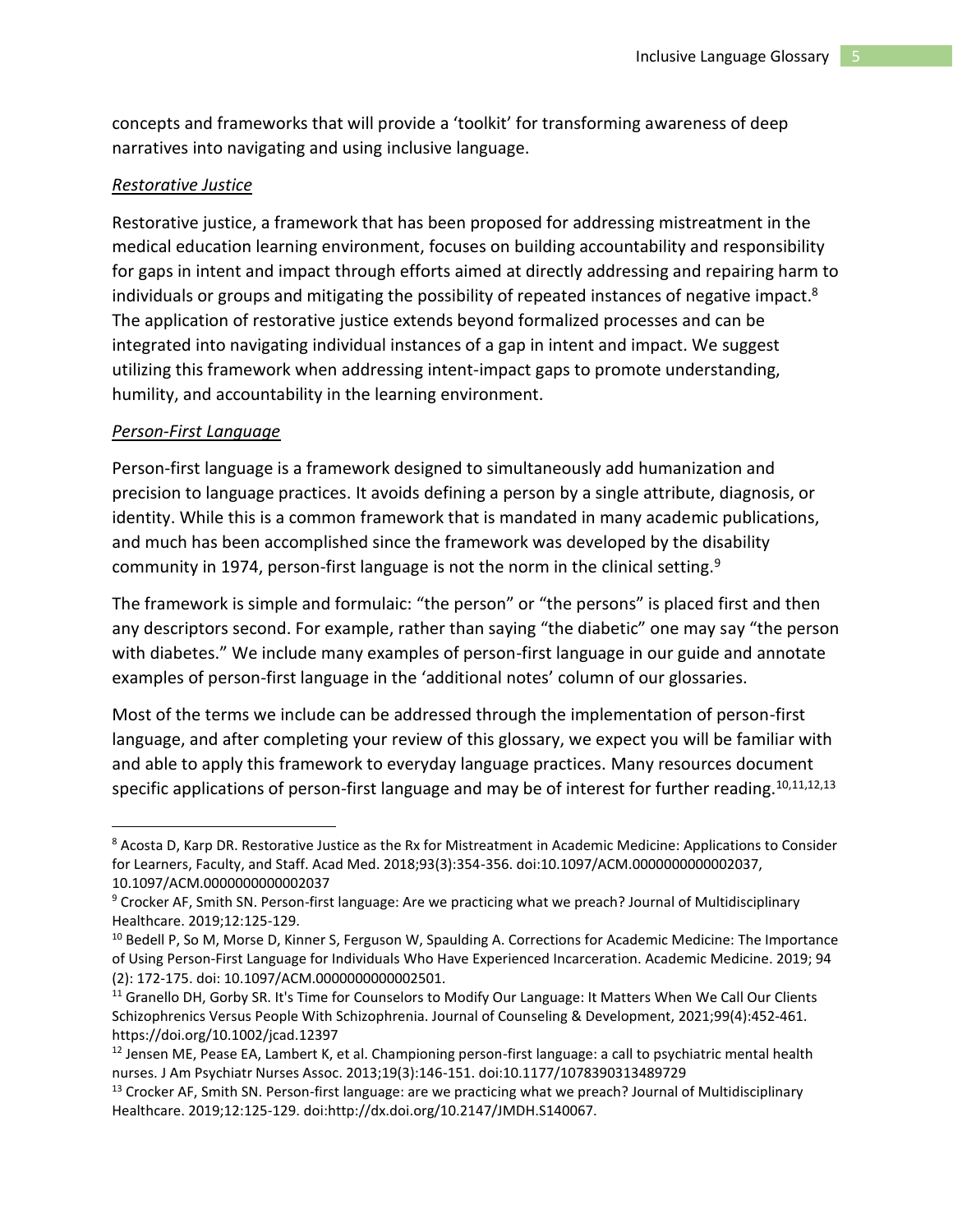Person-first language is not without critique. Some have criticized the framework's utilization of singularly focused identifying language, especially language historically associated with significant stigma, as maintaining reductive and dehumanizing elements of other language frameworks. 14,15 This added nuance is important to consider and these criticisms highlight the importance of work to address broader injustice and stigma. These criticisms are relevant to and within the scope of clinical practice and learner engagement.

# *Identity-First Language*

An alternative framework to person-first language is identity-first language. This framework, much like person-first language, is straightforward: to utilize identity-first language, you first state the descriptor and then "person" or "people" to whom the descriptor is applied. For example, to describe someone who has a disability, you would say "disabled person," compared to the person-first framework which would be "person with a disability."

This framework addresses criticisms of person-first language by centering community and cultural identity and recognizing how each element of a person, including a disability, are part of their whole person.<sup>16,17</sup> Proponents of this model appreciate the attention of this model to both the social and medical definitions of disability, although it is not universally agreed that identity-first language better captures the social definition compared to person-first language.<sup>18</sup> Identity-first language is the preferred model for many Autistic people and Deaf people.

There is debate within many communities regarding the use of person-first compared to identity-first language, and this may lead to intent-impact gaps with some community members. When approaching such gaps, centering restorative justice facilitates building trust and demonstrating respect for people even after a gap between intent and impact is identified.

# *Anatomy-Based Language*

Anatomy is often gendered through our care systems. For example, OBGYN centers are often called "women's care centers," which is exclusive of trans, nonbinary, or intersex people with a uterus, cervix, etc. Much of our language is cis-normative and represents dominant discourse about gender that can be harmful to trans, nonbinary, and intersex people. Qualitative research conducted with trans and nonbinary youth demonstrated a preference for language that is

<sup>14</sup> Collier R. Person-first language: what it means to be a "person". *CMAJ*. 2012;184(18):E935-6. doi:10.1503/cmaj.109-4322, 10.1503/cmaj.109-4322

<sup>&</sup>lt;sup>15</sup> Gernsbacher MA. Editorial Perspective: The use of person-first language in scholarly writing may accentuate stigma. *J Child Psychol Psychiatry*. 2017;58(7):859-861. doi:10.1111/jcpp.12706, 10.1111/jcpp.12706 <sup>16</sup> Why Person-First Language Doesn't Always Put the Person First. https://www.thinkinclusive.us/post/why-

person-first-language-doesnt-always-put-the-person-first. Published 2021. Accessed January 4, 2022.

<sup>17</sup> I am Disabled: On Identity-First Versus People-First Language. https://thebodyisnotanapology.com/magazine/iam-disabled-on-identity-first-versus-people-first-language/. Published 2015. Accessed January 4, 2022.

 $18$  People first vs identity first: a discussion about language and disability. https://www.croakey.org/people-first-vsidentity-first-a-discussion-about-language-and-disability/. Published 2016. Accessed January 4, 2022.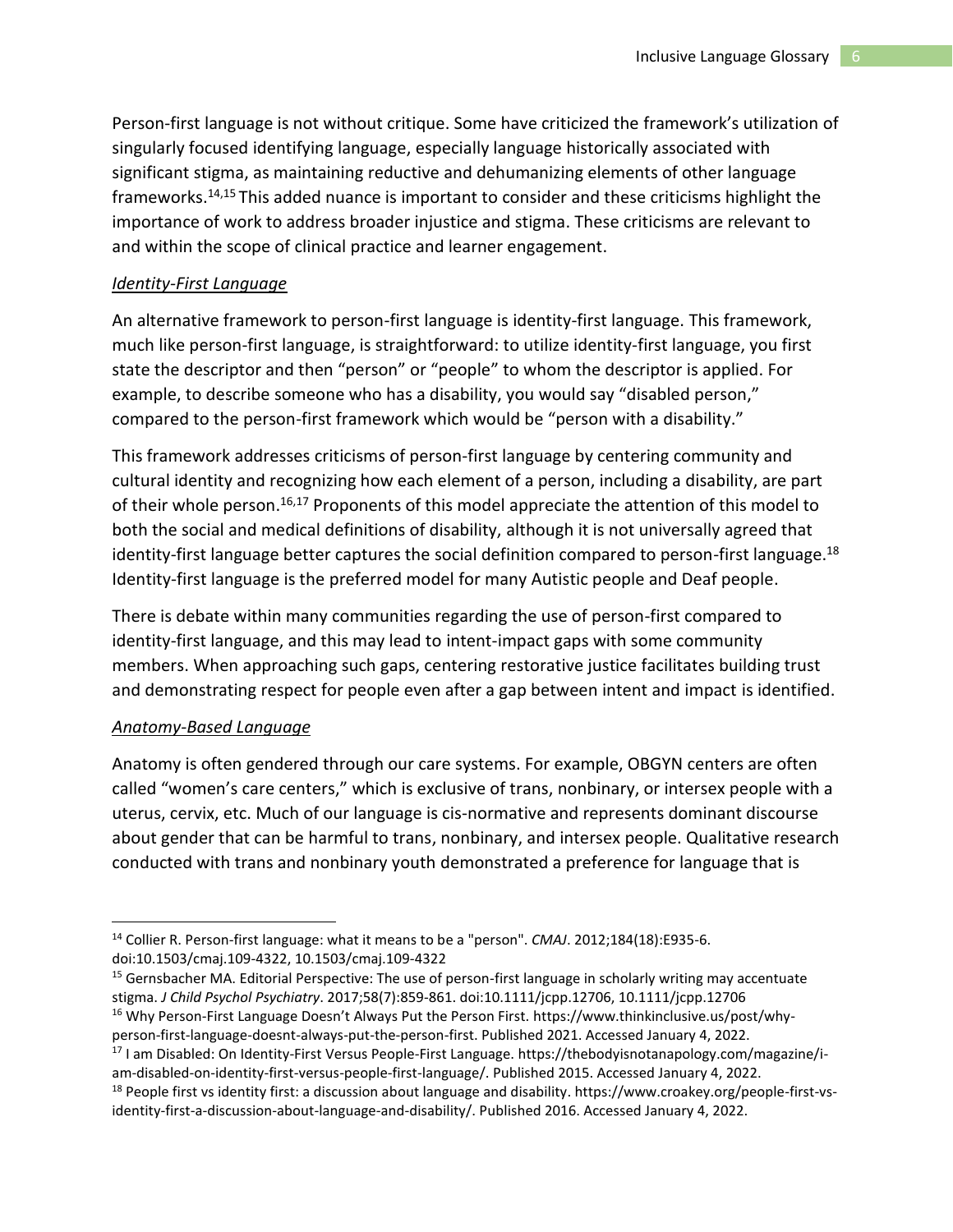anatomical but not gendered or based in self-determination (the latter of which will be covered under "mirroring language").<sup>19</sup>

For example, the term "woman's body" is a gendered term associated with a reproductive tract including a uterus, ovaries, cervix, and vagina and secondary sex traits including breasts. Not all people with this anatomy identify as women. Using anatomical terms can reduce gender dysphoria associated with medical care for organs discordant with gender identity.

#### *Mirroring Language*

Mirroring language is a strategy to use self-determined language demonstrated by another individual. None of the inclusive language strategies we discuss are one-size-fits-all; rather, they are consensus-driven. Listening to the terms used by people to discuss their own identity, anatomy, etc. may provide their individual preferred terminology.

As discussed above, trans and nonbinary people may experience gender dysphoria with their anatomy, and anatomy-first language is a standard approach to avoid gendering organs. However, if a person were to refer to their uterus as "my box" or another colloquial phrase, this may be their preferred term for this anatomy, and you can either mirror this language or ask if they would prefer you use the modeled language.

In other instances, reclaimed or reappropriated terms may be used by community members and may not be appropriate for people outside the community to use.<sup>20,21</sup> It is best to avoid terms that have historically been derogatory unless you are a member of the identity group.

#### **III. Describing Individuals and Identity**

When describing individuals or communicating about an aspect of their identity, person-first and organ-based language can be important frameworks to utilize, and we have provided many examples below that demonstrate how to transform non-inclusive language to inclusive language utilizing the person-first and organ-based frameworks.

Notably, not all people of an identity group prefer the same language, which can result in intent-impact gaps even with the best of intentions and the most carefully selected language. In these situations, relying on restorative techniques and mirroring language can be useful.

<sup>&</sup>lt;sup>19</sup> Tordoff DM, Haley SG, Shook A, Kantor A, Crouch JM, Ahrens K. "Talk about Bodies": Recommendations for Using Transgender-Inclusive Language in Sex Education Curricula. *Sex roles*. 2021; 84:152-165. https://doi.org/10.1007/s11199-020-01160-y

<sup>20</sup> Coles G. The Exorcism of Language: Reclaimed Derogatory Terms and Their Limits. *College English*. 2016; 78(5):424-446.

<sup>&</sup>lt;sup>21</sup> Galinsky AD, Wang CS, Whitson JA, Anicich EM, Hugenberg K, Bodenhausen GV. The Reappropriation of Stigmatizing Labels: The Reciprocal Relationship Between Power and Self-Labeling. *Psychological Science*. 2013;24(10):2020-2029. doi:10.1177/0956797613482943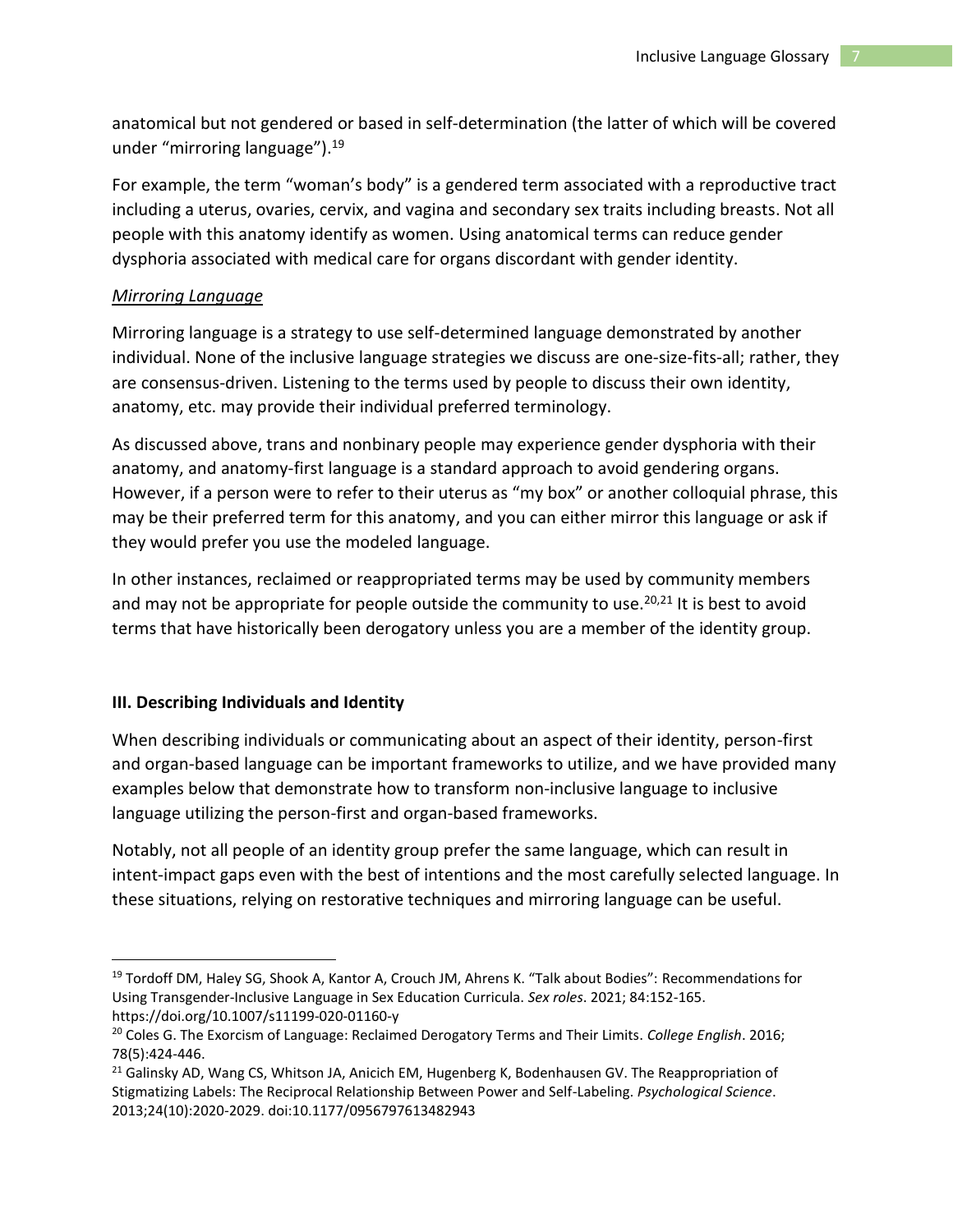# *Diagnoses and ability*

Several of the terms below discuss drug use and addiction. For more information and a CME (Continuing Medical Education) opportunity, see [this resource](https://www.drugabuse.gov/nidamed-medical-health-professionals/health-professions-education/words-matter-terms-to-use-avoid-when-talking-about-addiction) developed by the National Institute of Drug Abuse.<sup>22</sup>

Many other terms address (dis)ability. For more examples and information, see the National Center on Disability and Journalism's [Disability Language Style Guide.](https://ncdj.org/style-guide/)

| <b>Term</b>                                                                | <b>Suggested Replacement</b>                   | <b>Additional Notes</b>                                  |
|----------------------------------------------------------------------------|------------------------------------------------|----------------------------------------------------------|
| the diabetic / the cirrhotic / the<br>epileptic / the paraplegic / Sickler | person diagnosed with<br>/ person with         |                                                          |
| / $etc.$                                                                   |                                                |                                                          |
| alcoholic / addict / junkie / drug                                         | Person with substance                          |                                                          |
| abuser / user                                                              | use disorder / Person                          |                                                          |
|                                                                            | who uses                                       |                                                          |
| <b>Former Addict</b>                                                       | Person in recovery /                           |                                                          |
|                                                                            | person who previously<br>used                  |                                                          |
| Dwarf / little person / midget                                             | Person with dwarfism                           |                                                          |
| Mentally Retarded / Slow                                                   | Person with intellectual,                      |                                                          |
|                                                                            | cognitive, or                                  | Examples of person-first                                 |
|                                                                            | developmental disability                       | language. This language<br>model is precise, humanizing, |
| Crazy / insane / nuts / psycho /                                           | Person with mental                             | and promotes inclusivity.                                |
| loony / deranged                                                           | illness / Person with                          |                                                          |
|                                                                            | psychiatric disability /                       |                                                          |
|                                                                            | Person living with                             |                                                          |
| Handicapped / the disabled                                                 | People / person with                           |                                                          |
|                                                                            | disabilities                                   |                                                          |
| Invalid / cripple                                                          | People / person with                           |                                                          |
|                                                                            | disabilities                                   |                                                          |
| Brain damaged                                                              | Person who has a                               |                                                          |
| The blind                                                                  | traumatic brain injury<br>People who are blind |                                                          |
|                                                                            |                                                |                                                          |
| Wheelchair bound                                                           | Person who uses a                              |                                                          |
|                                                                            | wheelchair                                     |                                                          |
|                                                                            |                                                |                                                          |
|                                                                            |                                                |                                                          |
|                                                                            |                                                |                                                          |

<sup>&</sup>lt;sup>22</sup> We included this strikethrough purposefully to highlight the institutional integration of terms that do not follow inclusive language standards. By their own guide, 'abuse' is not a preferred term.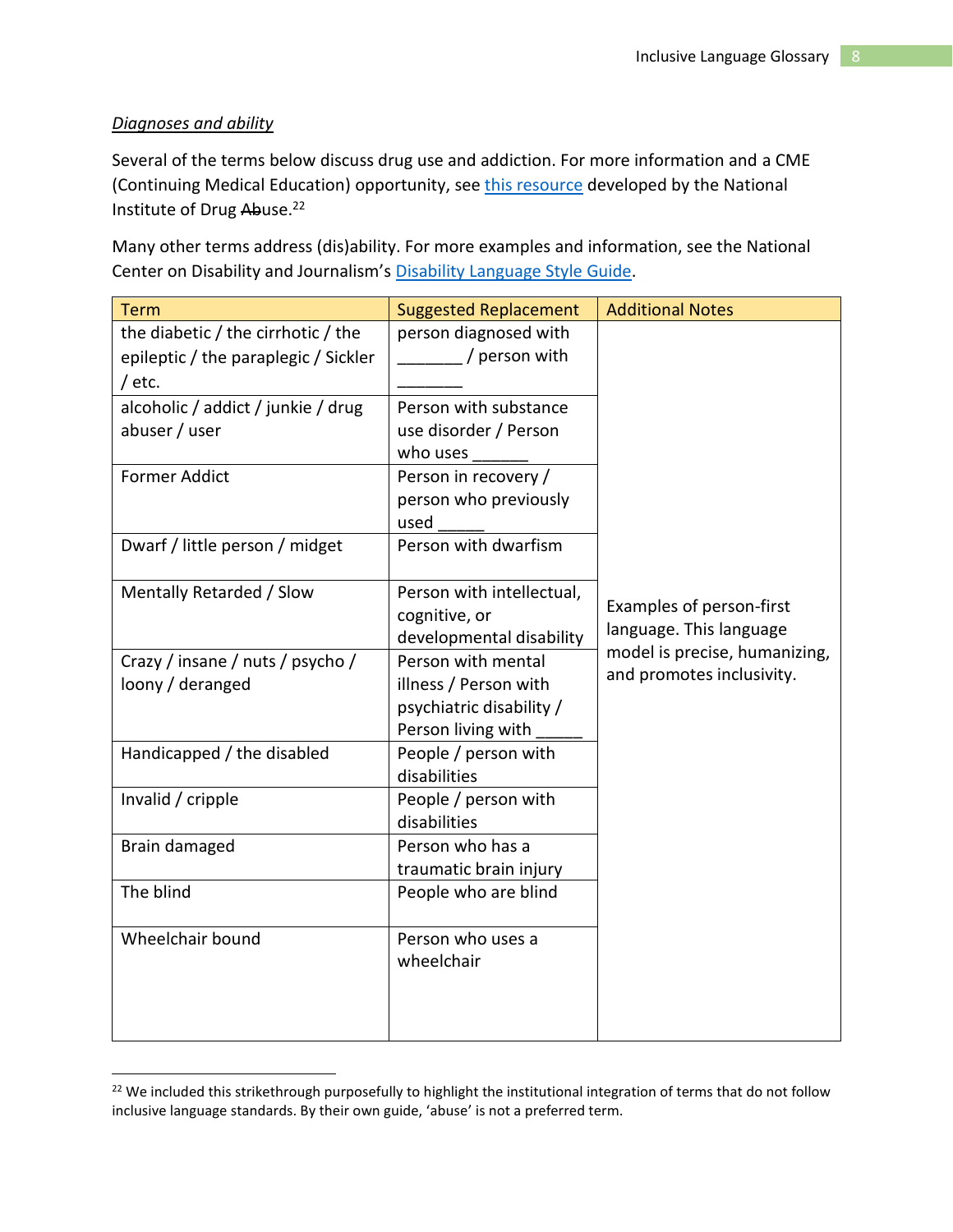| Obese / morbidly obese           | Person with unhealthy | These examples use person-    |
|----------------------------------|-----------------------|-------------------------------|
| /overweight                      | weight / Person with  | first language. Note, that    |
|                                  | high BMI              | "fat" has become a reclaimed  |
|                                  |                       | term that may be              |
|                                  |                       | appropriate to mirror when    |
|                                  |                       | used by people. Avoid         |
|                                  |                       | discussing weight singularly. |
|                                  |                       | Focusing on exercise, diet,   |
|                                  |                       | etc. rather than weight may   |
|                                  |                       | reduce stigma felt by         |
|                                  |                       | patients/individuals.         |
| Autistic                         | Autistic person /     | The use of identity-first     |
|                                  | neurodivergent person | language is overall preferred |
|                                  |                       | to person-first language in   |
| the deaf                         | Deaf people / Deaf    | these communities, although   |
|                                  | person                | there is no universal         |
|                                  |                       | agreement.                    |
| Afflicted with / stricken with / | The patient has       | Switching to person-first     |
| suffers from / victim of         |                       | language reduces              |
|                                  |                       | connotations of pity          |
| Able-bodied                      | Person without a      | This language others people   |
|                                  | disability            | with disabilities or medical  |
|                                  |                       | diagnoses.                    |

# *Sex and Gender*

Gender pronoun use is an important part of inclusive language practice. Sharing and asking for personal pronouns is an important part of introductions to colleagues, students, and patients. This is an affirming practice that promotes inclusivity of trans and nonbinary persons. Sharing pronouns is important in both individual interactions and large group spaces. Notably, pronouns may evolve over time as an individual's dynamic identity evolves and introductions may not be the only time that you ask for someone's pronouns.

When introducing yourself to another person, one might say, "My name is Alex and I use They/Them pronouns, what pronouns should I use to address you?" In situations where you might mistakenly address another person by pronouns that are not congruent with their identity, a quick apology and correction are typically the best approach. For example, after using the incorrect pronoun, one might say "I'm sorry I used the incorrect pronoun," and then continue the conversation with effort to utilize the individual's pronouns.

Many resources are available for further information on pronoun use and sex/gender:

• A [video generated by Osmosis.org](https://www.youtube.com/watch?v=xCMmZUu07IQ&t=4s) in collaboration with UVM LCOM discussing the concepts of sex, gender, and sexual orientation.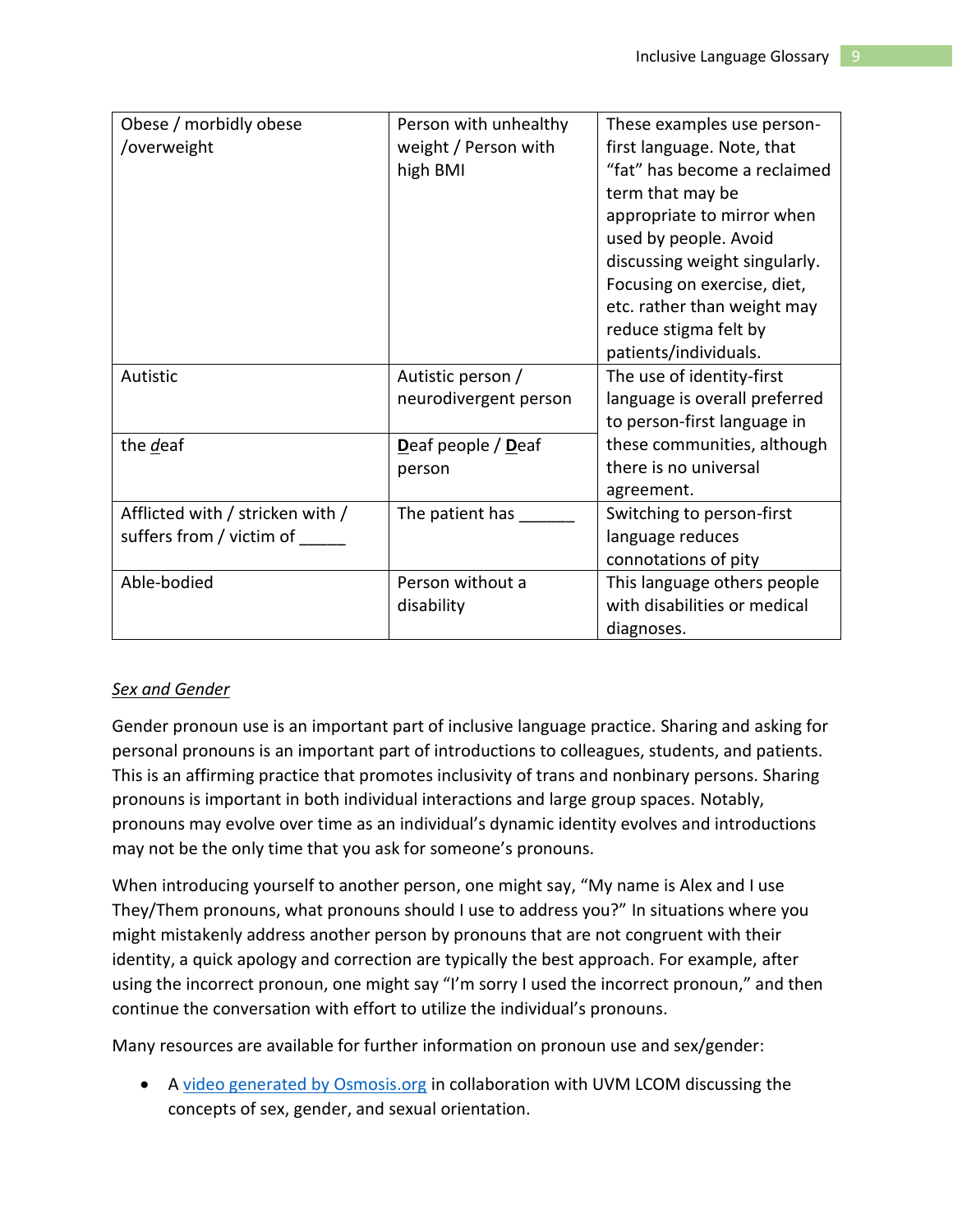- A [peer-generated video](https://www.youtube.com/watch?v=9HS5viIx0gk) designed by UVM LCOM students focused on pronoun use in the learning environment.
- [GLSEN Pronoun Guide](https://www.glsen.org/sites/default/files/GLSEN%20Pronouns%20Resource.pdf) and [University of Wisconsin Milwaukee Pronoun Guide](https://uwm.edu/lgbtrc/support/gender-pronouns/)
- NPR: A Guide to [Gender Identity Terms](https://www.npr.org/2021/06/02/996319297/gender-identity-pronouns-expression-guide-lgbtq)
- [UVM Health Network: Let's Talk Pronouns](https://www.uvmhealth.org/healthsource/lets-talk-pronouns)

| Example term                                                                                                      | <b>Suggested Replacement</b>                                                                                                                                               | <b>Additional Notes</b>                                                                                                                                                                                                                |
|-------------------------------------------------------------------------------------------------------------------|----------------------------------------------------------------------------------------------------------------------------------------------------------------------------|----------------------------------------------------------------------------------------------------------------------------------------------------------------------------------------------------------------------------------------|
| Chairman, manpower, etc.                                                                                          | Chairperson, people<br>power                                                                                                                                               |                                                                                                                                                                                                                                        |
| "Hey guys" / "Ladies and<br>gentlemen"                                                                            | Folks / y'all / colleagues /<br>friends / attendees /<br>everyone                                                                                                          | Gender neutrality in common<br>phrases can increase<br>inclusivity and validate the<br>presence of cisgender                                                                                                                           |
| "Boys and girls"                                                                                                  | Children / kiddos                                                                                                                                                          | women, transgender, and<br>nonbinary individuals.                                                                                                                                                                                      |
| "Husband" / "wife"                                                                                                | Spouse / Partner                                                                                                                                                           |                                                                                                                                                                                                                                        |
| "Mom and dad" or "mother and<br>father"                                                                           | Parents / Guardians                                                                                                                                                        |                                                                                                                                                                                                                                        |
| "Women's care"                                                                                                    | Gynecologic Care /<br>Obstetric Care / Breast<br>care                                                                                                                      | Adding specificity provides<br>organ/system-based, rather<br>than gender-based, language<br>and is inclusive of trans or<br>nonbinary people with those<br>organs.                                                                     |
| "Preferred pronouns"                                                                                              | "Personal pronouns" /<br>"pronouns"                                                                                                                                        | Pronouns reflect gender<br>identity, utilizing<br>"preference" insinuates<br>choice.                                                                                                                                                   |
| transvestite / transsexual /<br>Hermaphrodite<br>they are "a" transgender (n.) /<br>they are "transgendered" (v.) | They are transgender / a<br>transgender individual /<br>they identify as<br>transgender (adj.)<br>Some people accept the<br>reclaimed word "queer"<br>as an umbrella term. | Trans and nonbinary gender<br>identities exist on a<br>spectrum. "Transgender" is<br>one of many identities on this<br>spectrum and other<br>adjectives may be preferred.<br>Pay attention to language<br>modeled or ask if uncertain. |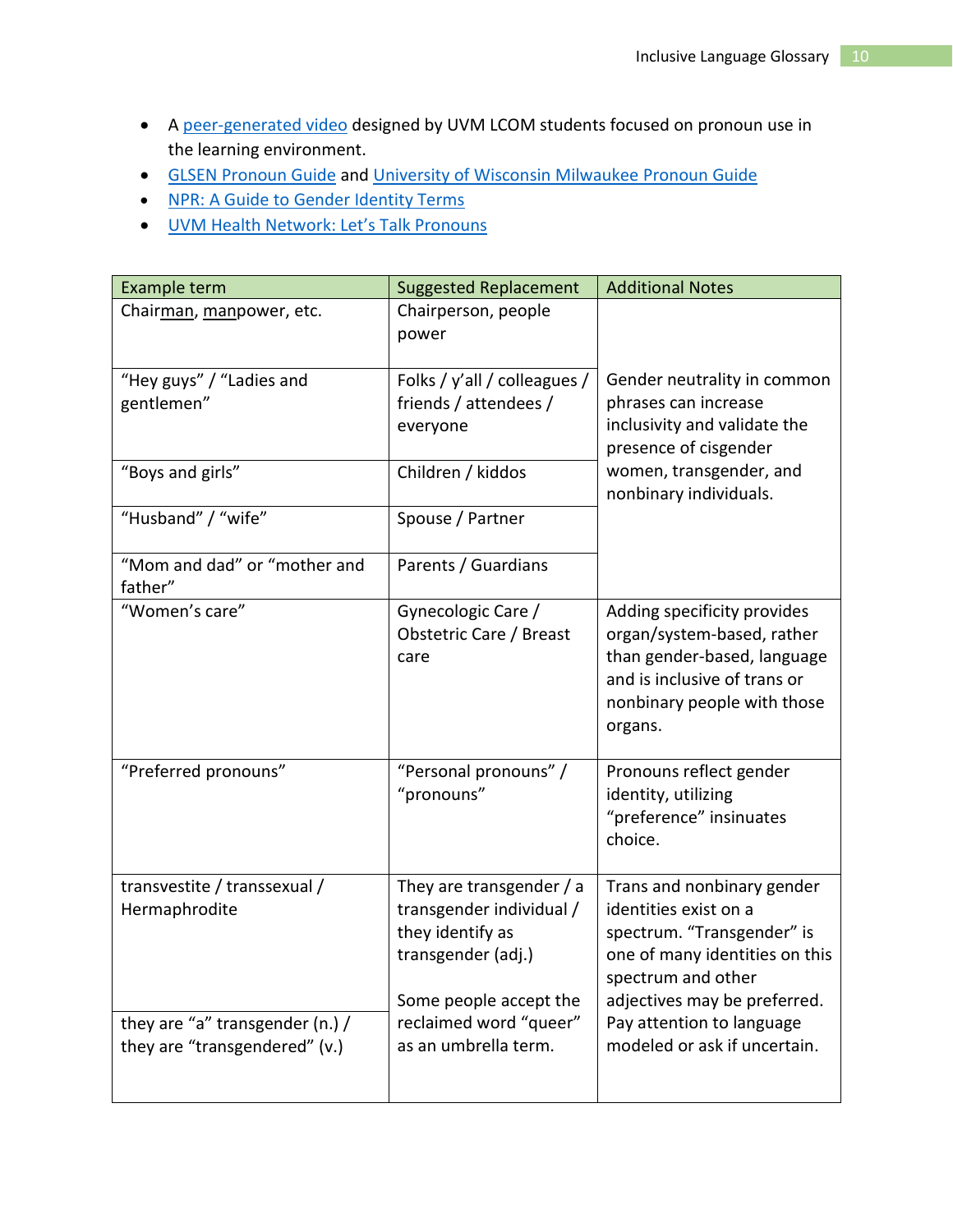| they "transgendered" a few years<br>ago (v.)             | They "transitioned" a<br>few years ago.                               | Transitioning is the preferred<br>term for this complex and                                                                                                                                                                                  |
|----------------------------------------------------------|-----------------------------------------------------------------------|----------------------------------------------------------------------------------------------------------------------------------------------------------------------------------------------------------------------------------------------|
| they "changed genders" a few<br>years ago                |                                                                       | individual process including<br>social, medical, and other                                                                                                                                                                                   |
| Is "actually" , Born as                                  | "Assigned at birth"                                                   | components. The process of<br>transitioning, including<br>identity in medical records,                                                                                                                                                       |
| "Before he was a boy"                                    | "Before he transitioned"                                              | does not follow the same<br>timeline as the development<br>of identity. Try to avoid<br>language that invalidates<br>identity prior to transition.                                                                                           |
| "de-transitioned"                                        | "transitioned" / "they<br>identify as "                               | Gender is a dynamic identity<br>on a spectrum, and people<br>may or may not identify the<br>same way throughout their<br>lives.                                                                                                              |
| "Sex change" operation /<br>"opposite sex hormones"      | Gender-affirming care                                                 | Gender-affirming care<br>includes hormone therapies,<br>procedural interventions etc.<br>Not all trans and nonbinary<br>people will pursue medical<br>intervention, but for many<br>this is live-saving care that<br>affirms their identity. |
| "Biological sex" or "Biological<br>gender"               | Sex traits                                                            | People are born with sex<br>traits, including<br>chromosomes, genitals, and<br>reproductive organs, but<br>these may not line up neatly<br>into what most people think<br>of as one "biological sex."                                        |
| "Born with ambiguous gender" or<br>"ambiguous genitalia" | "Born with genitalia<br>outside of the typical<br>male/female binary" | "ambiguous" implies seeking<br>to place an individual within<br>a binary definition of sex<br>which is not inclusive of<br>intersex people.                                                                                                  |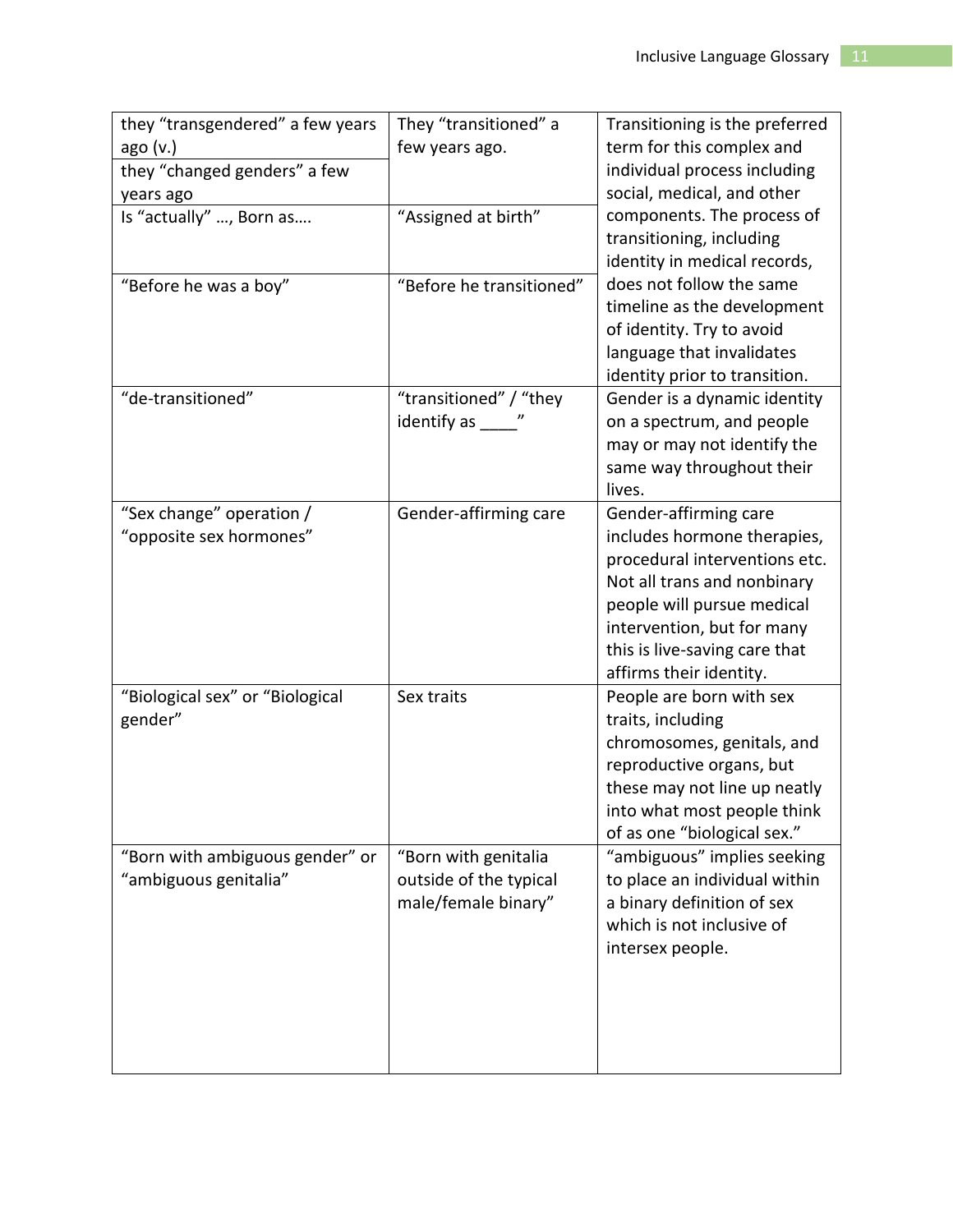| "Born both a man and a woman"      | "Born intersex" or "born   | With most people's binary      |
|------------------------------------|----------------------------|--------------------------------|
|                                    | with different sex traits" | understanding of sex, this     |
|                                    |                            | could imply a person was       |
|                                    |                            | born with two sets of          |
|                                    |                            | genitalia, which is not        |
|                                    |                            | possible. It also assumes      |
|                                    |                            | being a man or a woman         |
|                                    |                            | depends on sex traits at birth |
|                                    |                            | (and implies these are the     |
|                                    |                            | only two options!).            |
| "Female/Male Chromosomes"          | XX/XY chromosomes          | Chromosomes do not             |
|                                    |                            | determine gender identity.     |
|                                    |                            | Also, intersex people can      |
|                                    |                            | have chromosome patterns       |
|                                    |                            | that are not XX or XY.         |
| "Women's/Man's Genitalia"          | Vagina/Penis               | Body parts don't have          |
|                                    |                            | genders. Organ-based           |
|                                    |                            | language is inclusive of       |
|                                    |                            | intersex and transgender       |
|                                    |                            | people with sex traits often   |
|                                    |                            | associated with a different    |
|                                    |                            | gender.                        |
| "Both sexes/genders"               | Multiple sexes/genders     | There are more than two        |
|                                    |                            | genders, and many              |
|                                    |                            | combinations of sex traits     |
| Frequently referring to physicians | Diversify your example     | "They" can be used as a non-   |
| with he/him pronouns               | physicians. Use she/her    | binary or gender-neutral       |
|                                    | or they/them               | pronoun                        |

# *Sexuality*

| <b>Term</b>       | <b>Suggested Replacement</b> | <b>Additional Notes</b>       |
|-------------------|------------------------------|-------------------------------|
| Homosexual        | LGBTQ+ (Lesbian, Gay,        | Homosexual is viewed as       |
|                   | Bisexual, Transgender,       | pathologizing and reinforces  |
|                   | Queer/Questioning, and       | a binary gender construct.    |
|                   | more)                        |                               |
| Promiscuous       | Engages in with              | Person first language that is |
|                   | partners                     | precise and non-judgmental    |
| Sexual preference | Sexual orientation /         | Sexual preference             |
|                   | sexuality                    | connotates choice             |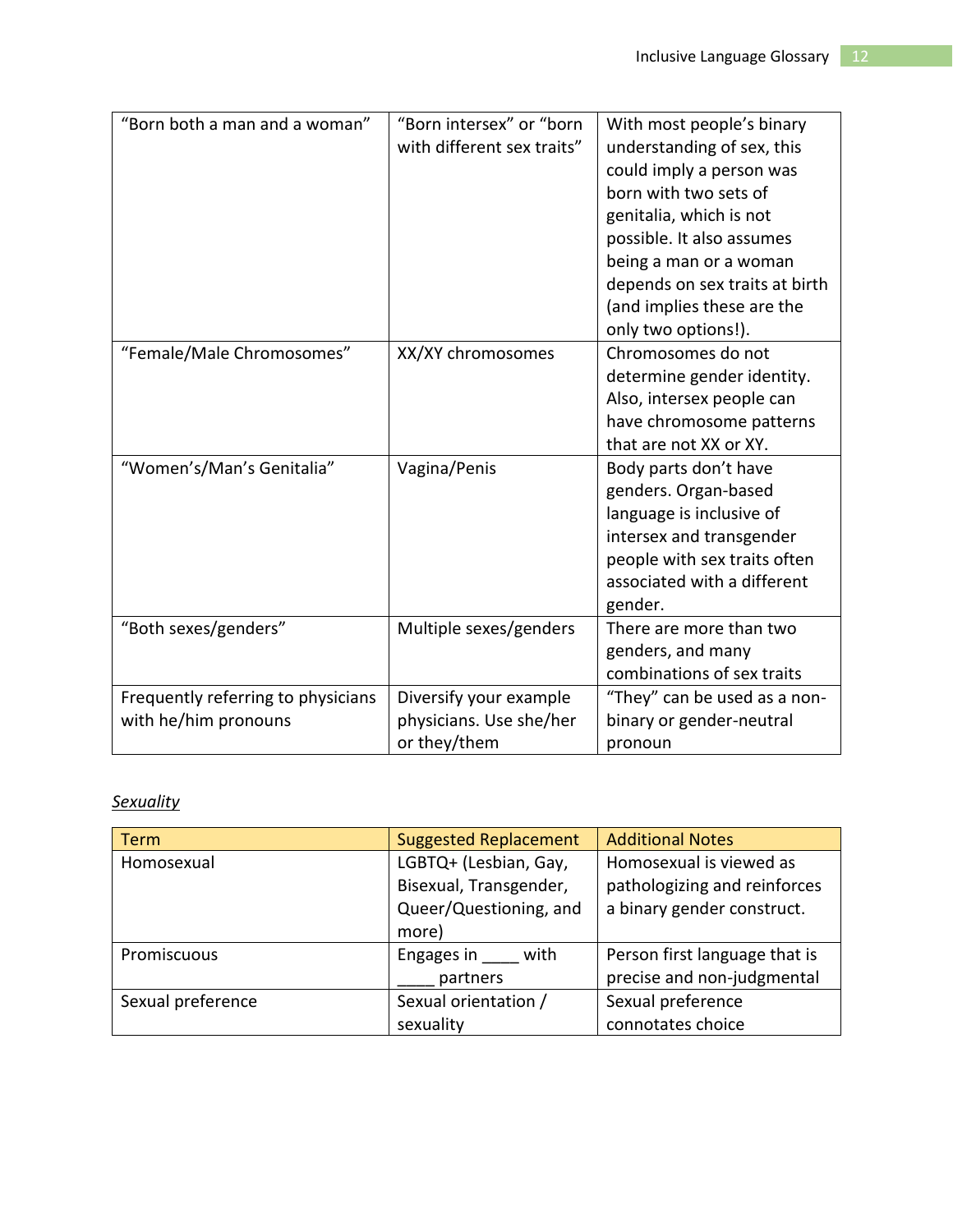# *Other identity-based terms*

| <b>Example Term</b>                      | <b>Suggested Replacement</b>                                                                                                                                                      | <b>Additional Notes</b>                                                                                                                                               |
|------------------------------------------|-----------------------------------------------------------------------------------------------------------------------------------------------------------------------------------|-----------------------------------------------------------------------------------------------------------------------------------------------------------------------|
| "Elderly people" / "old people"          | Older adults / adults /<br>People over the age of                                                                                                                                 | Person-first or language with<br>reduced stigma.                                                                                                                      |
| "minorities"                             | "underrepresented"                                                                                                                                                                | This language recognizes<br>systemic barriers.<br>Furthermore, it is important                                                                                        |
| "marginalized"                           | "groups facing<br>systematic oppression"                                                                                                                                          | to be general when<br>discussing general topic and<br>precise when discussing a                                                                                       |
| Vulnerable                               | Oppressed /<br>disenfranchised                                                                                                                                                    | specific identity group.                                                                                                                                              |
| Victim                                   | Person who has<br>experienced / person<br>who has been impacted<br>by the control of the control of the control of the control of the control of the control of the control of th | These examples utilize<br>person-first language. Some<br>people may prefer the term<br>"survivor" or "survivor of<br>" to person-first<br>language in this situation. |
| "Choice" / "lifestyle" /<br>"preference" | A person who is $\frac{1}{2}$ /<br>people who are                                                                                                                                 | Person-first language, with<br>emphasis on identity<br>recognition.                                                                                                   |
| "normal"                                 | A person who is not                                                                                                                                                               | Less "othering" and avoids<br>centering privileged<br>identities as "defaults"                                                                                        |
| Person who does not seek care            | Person with limited<br>access to (specific<br>service/resource)                                                                                                                   | Avoid unintentional blaming                                                                                                                                           |
| Homeless                                 | Person experiencing<br>homelessness /<br>unhoused person                                                                                                                          | Person-first language                                                                                                                                                 |
| Prisoner / Convict                       | Person who was/is<br>incarcerated                                                                                                                                                 | Person-first language                                                                                                                                                 |
| Prostitute                               | Person who engages in<br>sex work / Sex worker                                                                                                                                    | Person-first language and<br>less stigmatizing.                                                                                                                       |
| <b>Child Prostitute</b>                  | Child who has been<br>trafficked                                                                                                                                                  | Person-first, recognizes<br>power dynamics                                                                                                                            |
| Caucasian                                | White                                                                                                                                                                             | The term Caucasian has a<br>white supremacist origin. <sup>5</sup>                                                                                                    |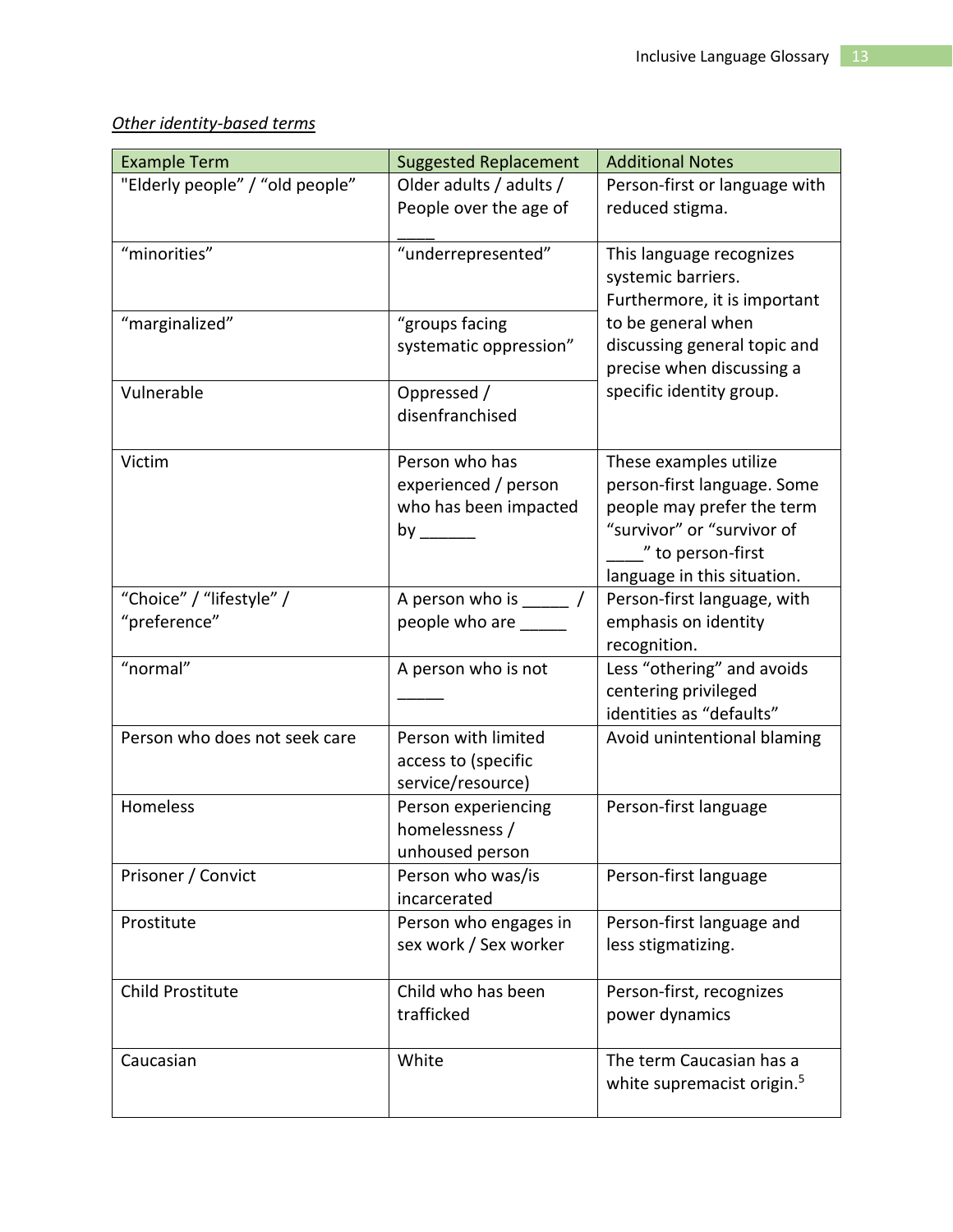| Latino/Latina/Latin@ (when        | Latine / Latinx             | Gender neutral and non-        |
|-----------------------------------|-----------------------------|--------------------------------|
| referring to multiple people)     |                             | binary. Note that Latine       |
|                                   |                             | originated in Spanish-         |
|                                   |                             | speaking populations and is    |
|                                   |                             | generally preferred over       |
|                                   |                             | Latinx.                        |
|                                   | Undocumented                |                                |
| Illegal immigrant / illegal alien |                             | "illegal" and "alien" are      |
|                                   | Immigrant                   | dehumanizing and othering      |
|                                   |                             | terms                          |
| Indians                           | Native peoples /            | The term "Indian" is rooted    |
|                                   | Indigenous peoples /        | in colonization, which         |
|                                   | American Indian &           | resulted in genocide of the    |
|                                   | Alaska Native               | native people of North         |
|                                   |                             | America.                       |
| "Orientals"                       | Person of Asian ancestry    | Person-first replacement of    |
|                                   |                             | outdated language. Ancestry    |
|                                   |                             | may be preferred to "Asian-    |
|                                   |                             | American," as this term can    |
|                                   |                             | be interpreted as othering     |
|                                   |                             | and is sometimes inaccurate.   |
|                                   |                             |                                |
| African Americans / Blacks        | Black (use a capital B) /   | Note, this is not universally  |
|                                   | Black people (plural)       | agreed upon and different      |
|                                   |                             | people may prefer different    |
|                                   |                             | terminology. "African-         |
|                                   |                             | Americans" has been seen as    |
|                                   |                             | othering by some who have      |
|                                   |                             | been in the US for             |
|                                   |                             | generations or inaccurate for  |
|                                   |                             | those who identify as          |
|                                   |                             | Caribbean Islanders, etc.      |
|                                   |                             |                                |
|                                   |                             |                                |
| "People of Color"                 | <b>Black and Indigenous</b> | When discussing oppression,    |
|                                   | People of Color (BIPOC)     | this is a more precise         |
|                                   |                             | representation of racial       |
|                                   |                             | groups disproportionately      |
|                                   |                             | affected by violence and       |
|                                   |                             | discrimination. Note that this |
|                                   |                             | is an umbrella term and more   |
|                                   |                             | precise discussions warrant    |
|                                   |                             | more precise language.         |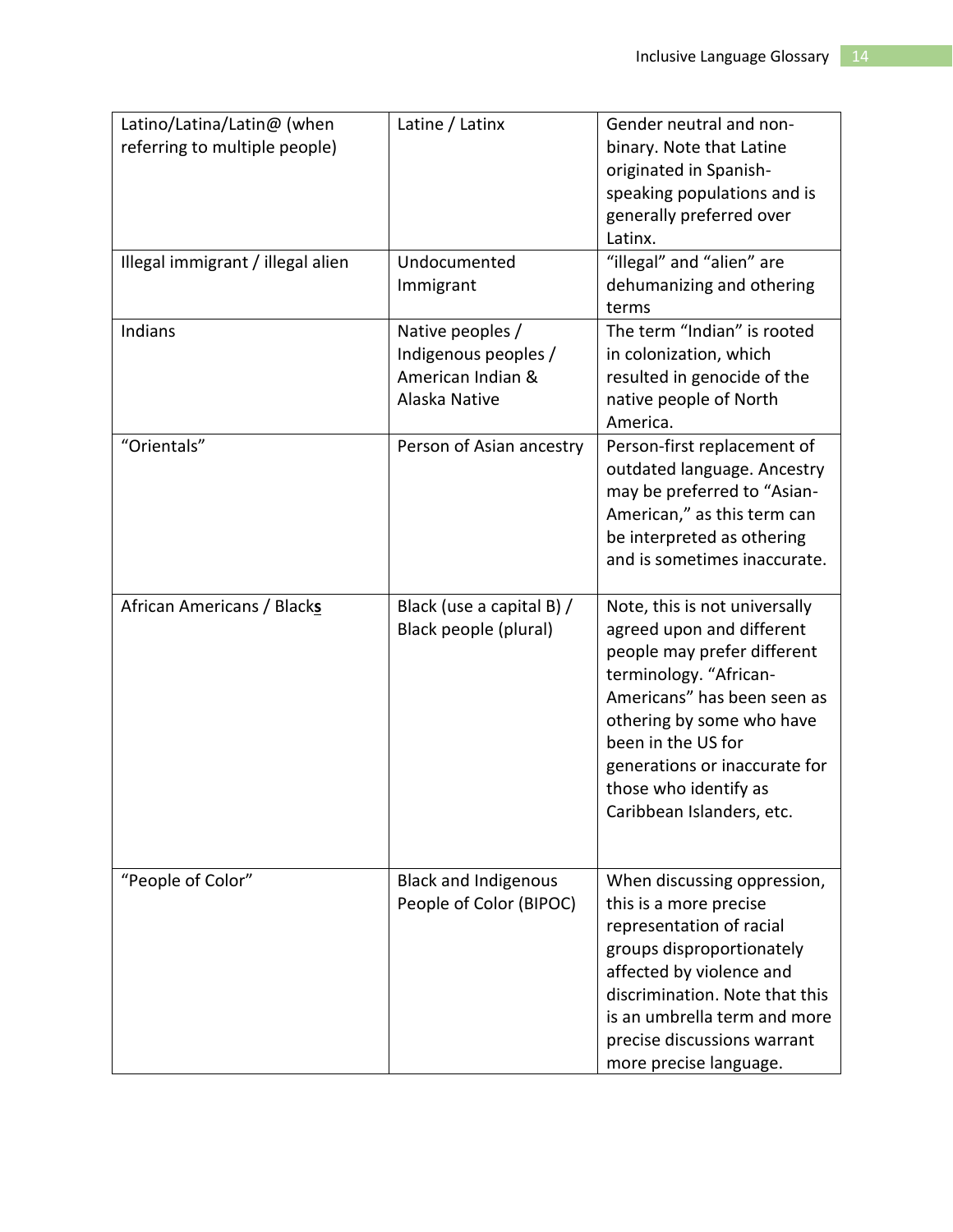# **IV. Clinical Vocabulary / Terms**

| <b>Example Term</b>                                                                                              | <b>Suggested Replacement</b>                                                                                               | <b>Additional Notes</b>                                                                                                                              |
|------------------------------------------------------------------------------------------------------------------|----------------------------------------------------------------------------------------------------------------------------|------------------------------------------------------------------------------------------------------------------------------------------------------|
| "harvesting" or "procuring"                                                                                      | Organ "recovery"                                                                                                           | Reduces transactional                                                                                                                                |
| organs                                                                                                           |                                                                                                                            | language to respect donor.                                                                                                                           |
| Non-compliance                                                                                                   | Non-adherence                                                                                                              | Non-compliance does not<br>recognize additional factors<br>(structural barriers, mistrust,<br>poor communication) and<br>places blame on the patient |
| Refused care                                                                                                     | Declined ________ option/<br>selected to                                                                                   | Centers patient autonomy<br>and shared decision-making                                                                                               |
| Dirty / Clean                                                                                                    | Testing negative or<br>positive / in remission /<br>not actively using drugs                                               | Clinically accurate and non-<br>stigmatizing                                                                                                         |
| Habit (in reference to substance<br>use)                                                                         | Substance use (disorder)<br>/ Drug addiction                                                                               | Habit implies the ability to<br>stop and minimizes the<br>seriousness of the disease.                                                                |
| Committed/successful/completed                                                                                   | Died by suicide / Took                                                                                                     | Removes framework of                                                                                                                                 |
| suicide                                                                                                          | their own life                                                                                                             | criminality or achievement                                                                                                                           |
| Failed / unsuccessful / attempted<br>suicide                                                                     | Took steps to end their<br>life                                                                                            | and attached judgement                                                                                                                               |
| <b>Chief Complaint</b>                                                                                           | <b>Chief Concern</b>                                                                                                       | Complaining has negative<br>connotations for patients                                                                                                |
| "Red Man Syndrome"                                                                                               | Vancomycin Infusion<br>Reaction                                                                                            | White male standard has led<br>to gender and race related<br>bias. Also "Red Man" has<br>been used as racist language<br>towards Native people.      |
| <b>Mongolian Spots</b>                                                                                           | Dermal melanocytosis                                                                                                       | The former term is racialized.                                                                                                                       |
| Wegener's Granulomatosis /<br>Reiter's syndrome / Clara cell /<br>Asperger Syndrome<br>Conceptualizing race as a | Granulomatosis with<br>polyangiitis / reactive<br>arthritis / Club cell /<br>Autism Spectrum<br>Race is a social construct | Avoid medical eponyms<br>which have been associated<br>with Nazi human<br>experimentation.<br>There's no genetic basis for                           |
| biological construct                                                                                             | and is distinguished from<br>ancestry.                                                                                     | race. Biologic race has been<br>used to support white<br>supremacy and ignore social<br>sources of disparities, such as<br>racism.                   |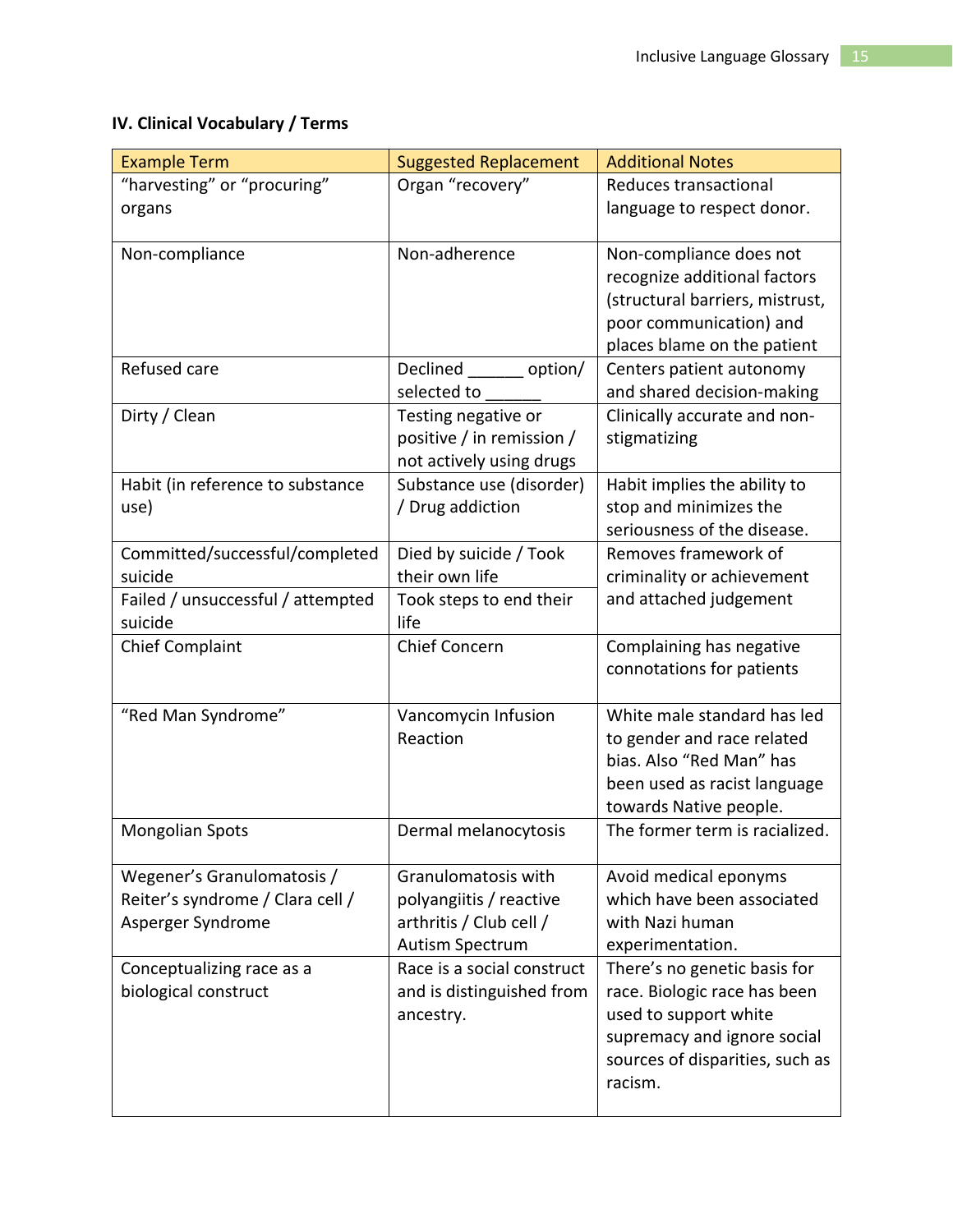| Sickle Cell Crisis | Acute painful episode | "Acute painful episode"    |
|--------------------|-----------------------|----------------------------|
|                    |                       | preferred because patients |
|                    |                       | shouldn't have to be at a  |
|                    |                       | point of true crisis for   |
|                    |                       | appropriate analgesia.     |

#### **V. Medical Education Terms**

In the medical education space, providing and receiving feedback is an important part of learner development and is also an area in which bias can be present. In both written and oral feedback, descriptors such as "confident," "compassionate," "quick learner," "scholarly," "natural leader," and "needs to smile more," are used in a gendered way that perpetuates inequities within medical education.<sup>23,24,25</sup> The following graphic demonstrates domains that tend to be evaluated using gendered language:<sup>26</sup>



Fig. 2. Conceptual model of how people write differently about men and women surgical trainees.

<sup>&</sup>lt;sup>23</sup> Brewer A, Osborne M, Mueller AS, O'Connor DM, Dayal A, Arora VM. Who Gets the Benefit of the Doubt? Performance Evaluations, Medical Errors, and the Production of Gender Inequality in Emergency Medical Education. *American Sociological Review*. 2020;85(2):247-270

<sup>24</sup> Blanch DC, Hall JA, Roter DL, Frankel RM. Medical student gender and issues of confidence. *Patient Educ Couns*. 2008;72(3):374-381. doi:10.1016/j.pec.2008.05.021

<sup>&</sup>lt;sup>25</sup> Gerull KM, Loe M, Seiler K, McAllister J, Salles A. Assessing gender bias in qualitative evaluations of surgical residents. *Am J Surg*. 2019;217(2):306-313. doi:10.1016/j.amjsurg.2018.09.029  $26$  Ibid.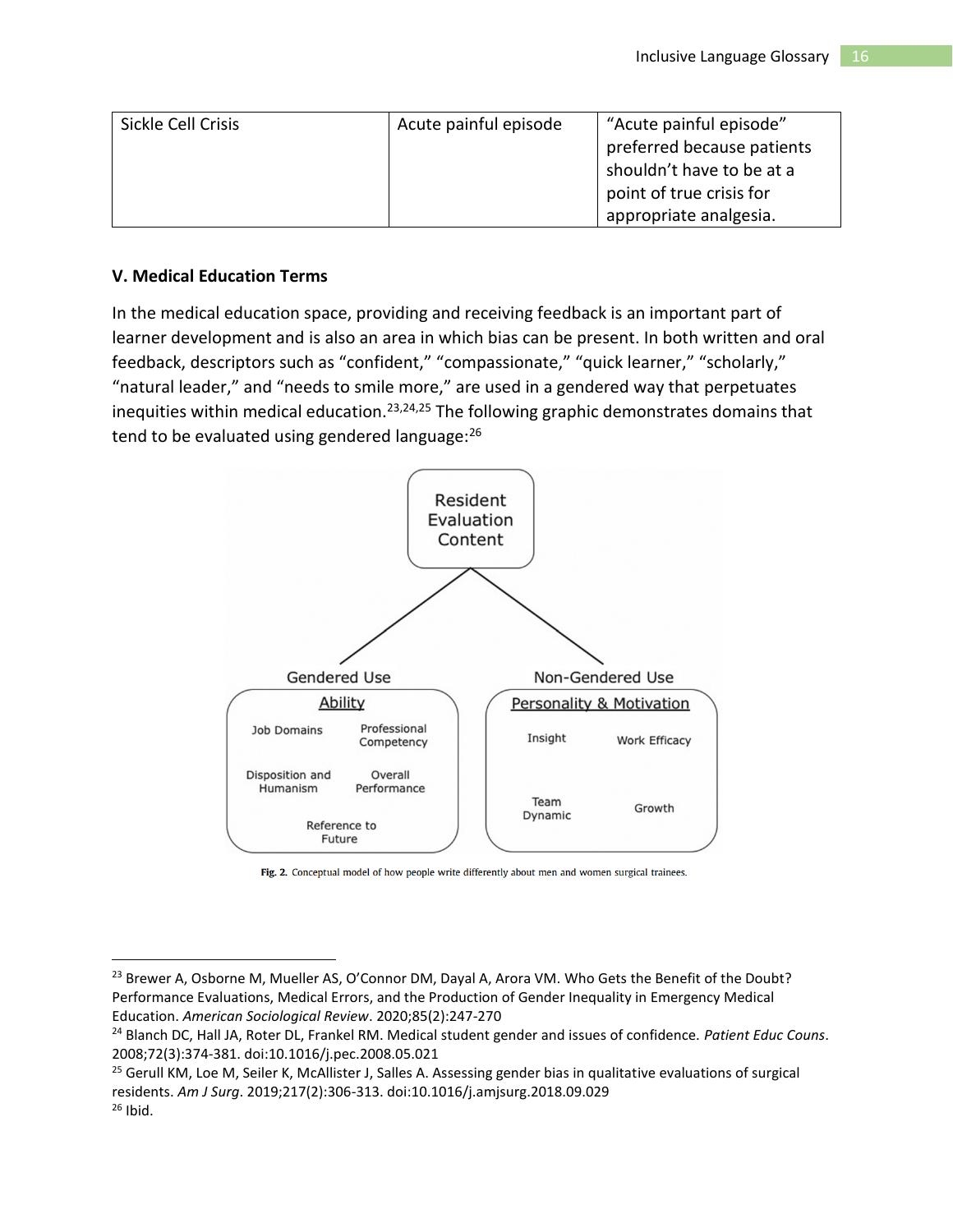The impact of evaluations utilizing biased language is most often misaligned with their impact. Deep narratives that influence the impact of feedback are also intersectional, meaning they are informed by the intersections of multiple identities held by one person. For example, if a woman was to be provided feedback that she was "abrasive" or "aggressive" this would carry additional deep narratives for a Black woman compared to a White woman, because the language is both gendered and racialized. We hope that our emphasis on precision, intentionality, and attention to deep narratives is evident and helpful for crafting evaluations using inclusive language.

| <b>Example Term</b> | <b>Suggested Replacement</b> | <b>Additional Notes</b>        |
|---------------------|------------------------------|--------------------------------|
| "pimping"           | "quizzing" / "putting you    | References position of power   |
|                     | on the spot"                 | and exploitation in sex trade  |
|                     |                              | and human trafficking,         |
|                     |                              | carries narratives of learning |
|                     |                              | environment mistreatment.      |
| Freshman            | First-year student           | Gender-neutral                 |
|                     |                              |                                |
| Walk-in             | Drop-in                      | Assumes the ability to walk    |
|                     |                              |                                |
| Trigger warning     | Content note                 | Prepares learners for content  |
|                     |                              | without assumption of          |
|                     |                              | reaction / impact, leading to  |
|                     |                              | learner autonomy and           |
|                     |                              | kindness to learners.          |

### **VI. Other Terms**

| <b>Example Term</b> | <b>Suggested Replacement</b> | <b>Additional Notes</b>        |
|---------------------|------------------------------|--------------------------------|
| Hysterical          | Upset                        | Derived from gendered          |
|                     |                              | language and historically      |
|                     |                              | used in medicine to describe   |
|                     |                              | women in a sexist way.         |
| "Powwow"            | Meeting, gathering,          |                                |
|                     | check-in                     | This language appropriates     |
| "Totem poll"        | Hierarchy, organizational    | native culture.                |
|                     | structure                    |                                |
| "gypped" / "jewed"  | "ripped off" / "haggled"     | Originates from slurs directed |
|                     | down"                        | at Romani/Gypsy and Jewish     |
|                     |                              | people.                        |
|                     |                              |                                |
|                     |                              |                                |